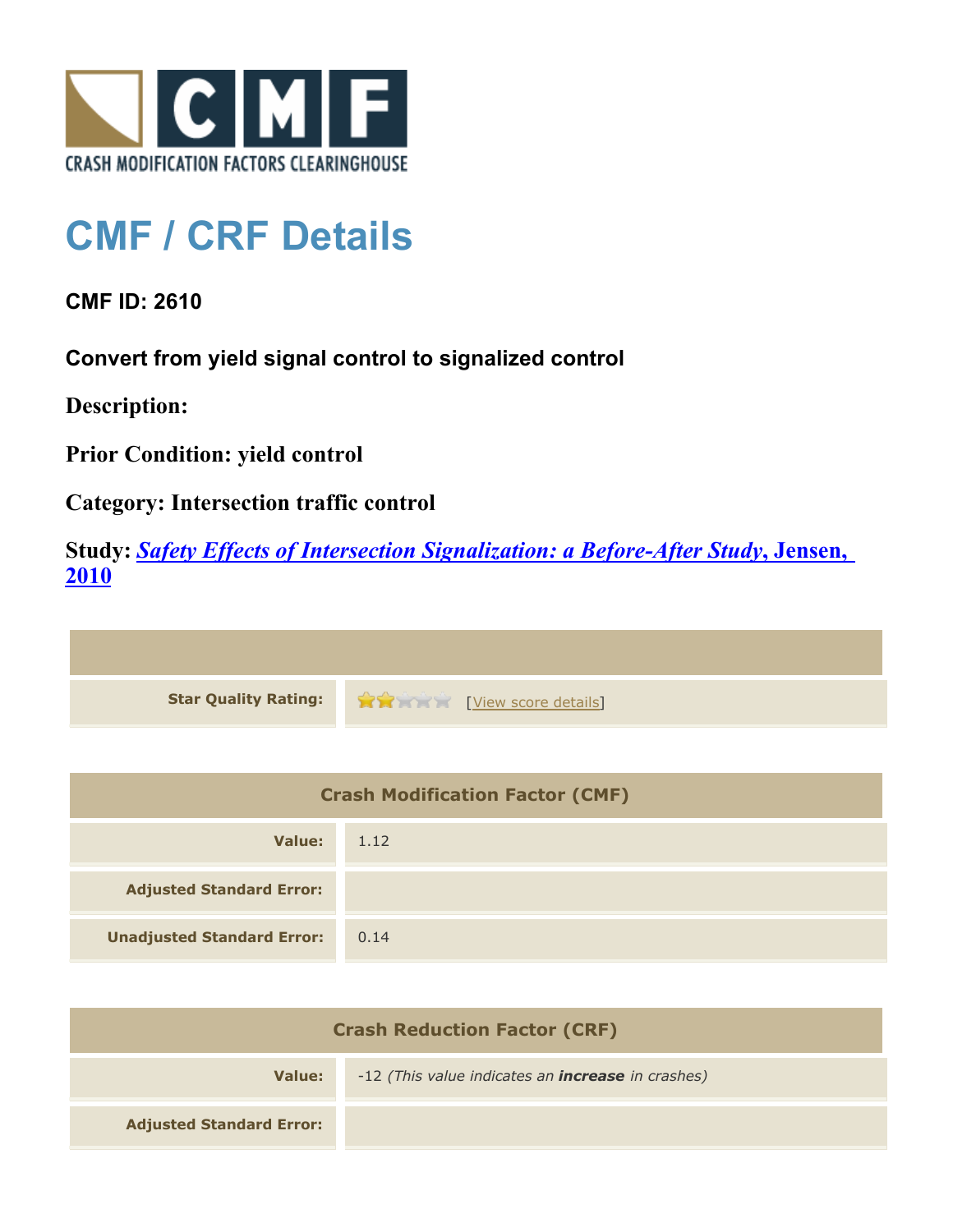| <b>Applicability</b>       |               |
|----------------------------|---------------|
| <b>Crash Type:</b>         | All           |
| <b>Crash Severity:</b>     | All           |
| <b>Roadway Types:</b>      | Not Specified |
| <b>Number of Lanes:</b>    |               |
| <b>Road Division Type:</b> |               |
| <b>Speed Limit:</b>        |               |
| <b>Area Type:</b>          | Urban         |
| <b>Traffic Volume:</b>     |               |
| <b>Time of Day:</b>        | All           |
|                            |               |

## *If countermeasure is intersection-based*

| <b>Intersection Type:</b>         | Roadway/roadway (not interchange related) |
|-----------------------------------|-------------------------------------------|
| <b>Intersection Geometry:</b>     | 3-leg, 4-leg, More than 4 legs            |
| <b>Traffic Control:</b>           | Signalized                                |
| <b>Major Road Traffic Volume:</b> |                                           |
| <b>Minor Road Traffic Volume:</b> |                                           |

| <b>Development Details</b>      |              |
|---------------------------------|--------------|
| <b>Date Range of Data Used:</b> | 1976 to 2004 |
| <b>Municipality:</b>            | Copenhagen   |
| State:                          |              |